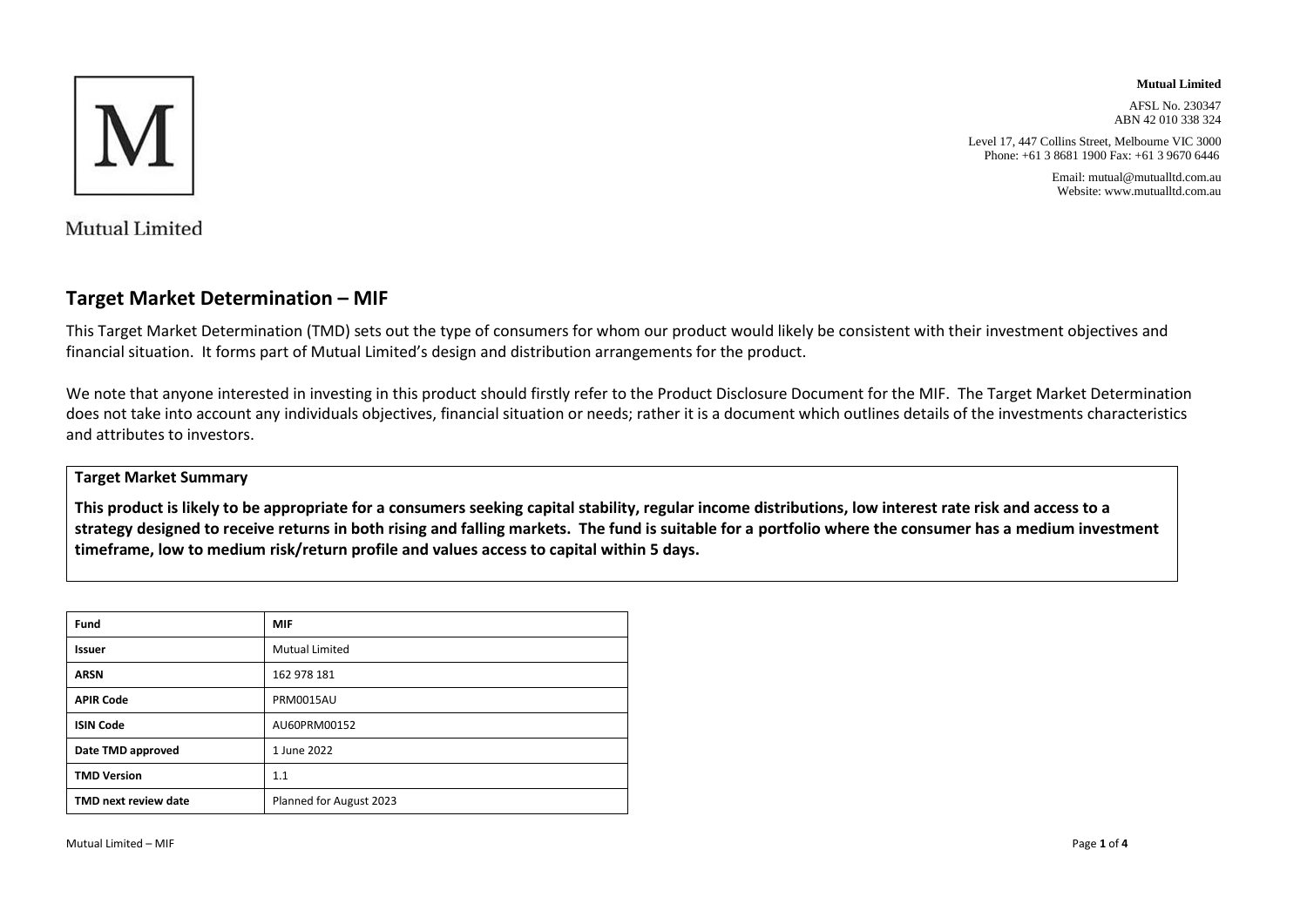# **Description of Target Market**

|                                                     | <b>Investment Characteristic</b>  | <b>TMD Indicator</b><br>for product | Product description including key attributes                                                                                                                                                                         |
|-----------------------------------------------------|-----------------------------------|-------------------------------------|----------------------------------------------------------------------------------------------------------------------------------------------------------------------------------------------------------------------|
| Investor's<br>Investment<br>Objective               | Ability for Regular Income        |                                     | Our target investor seeks:<br>to invest in a product designed to ensure capital stability but wishes to generate the majority of the<br>$\bullet$                                                                    |
|                                                     | <b>Capital Preservation</b>       |                                     | return though income.<br>prefers exposure to defensive assets but otherwise seeks an investment return above the current<br>$\bullet$                                                                                |
|                                                     | Capital Growth                    | $\checkmark$                        | bank bill and term deposit rates.<br>low duration<br>$\bullet$<br>a diversified exposure to quality Australian bank senior and subordinated bonds.<br>$\bullet$                                                      |
|                                                     | Capital Guaranteed                | X                                   | an active investment approach around fixed interest assets.<br>$\bullet$<br>a medium investment horizon.<br>$\bullet$                                                                                                |
| Investor's<br><b>Intended</b><br><b>Product Use</b> | Solution/Standalone (75-100%)     |                                     | Our target investor may intend to hold the investment as a part of their portfolio to provide consistent<br>distributions, or as a larger portion of their total portfolio to preserve and grow capital at low risk. |
|                                                     | Core Component (25-75%)           |                                     |                                                                                                                                                                                                                      |
|                                                     | Satellite/small allocation (<25%) |                                     |                                                                                                                                                                                                                      |
| <b>Investor's Time</b><br><b>Frame</b>              | Short ( $\leq$ 2 years)           |                                     | Our target investor will ideally:<br>have a medium term investment horizon over 6 months, however noting the fund can process<br>$\bullet$                                                                           |
|                                                     | Medium ( $\leq 6$ years)          |                                     | redemptions in normal conditions within 5 days.                                                                                                                                                                      |
|                                                     | Long ( $> 6$ years)               |                                     |                                                                                                                                                                                                                      |
| <b>Investor's Risk</b><br>Profile                   | Very high                         | X                                   | Our target investor:<br>will be comfortable in holding defensive assets within their portfolio.<br>$\bullet$                                                                                                         |
|                                                     | High                              | X                                   | will understand and accept that the likelihood of the Fund encountering a monthly negative return is<br>very low.                                                                                                    |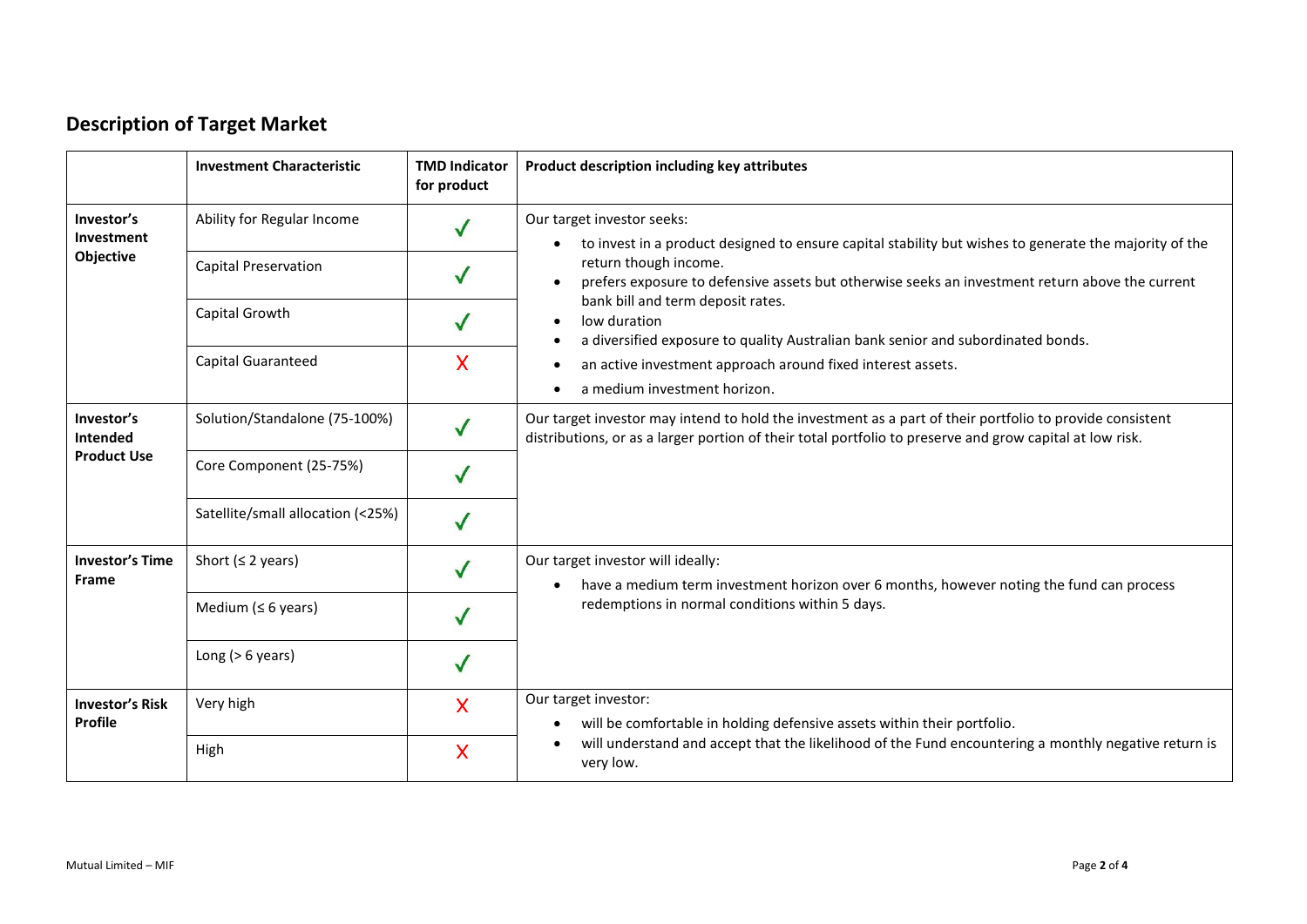|                         | Medium    | Seeking a defensive asset portfolio.<br>$\bullet$<br>Investing in a low interest rate duration.<br>$\bullet$                      |
|-------------------------|-----------|-----------------------------------------------------------------------------------------------------------------------------------|
|                         | Low       |                                                                                                                                   |
| Investor's              | Daily     | Our investors have:                                                                                                               |
| access and<br>liquidity |           | the ability to redeem their units on a daily basis, redemptions are processed immediately and paid<br>$\bullet$<br>within 5 days. |
|                         | Weekly    |                                                                                                                                   |
|                         | Monthly   |                                                                                                                                   |
|                         | Quarterly |                                                                                                                                   |

## **Distribution conditions/restrictions**

| <b>Distribution Channel</b>                                                     | <b>Permitted</b> | <b>Distribution Conditions</b>                                                                                                                                             |
|---------------------------------------------------------------------------------|------------------|----------------------------------------------------------------------------------------------------------------------------------------------------------------------------|
| Direct retail, issued direct to customer                                        | Yes              | Must apply via a current application form attached to a product disclosure statement.                                                                                      |
| Suitable for distribution through all distributors                              | Yes              | No distribution conditions.                                                                                                                                                |
| Suitable for distribution to consumers who have<br>not received personal advice | Yes              | Must apply via a current application form attached to a product disclosure statement or if applying via IDPS<br>investor must have received a copy and understood the PDS. |